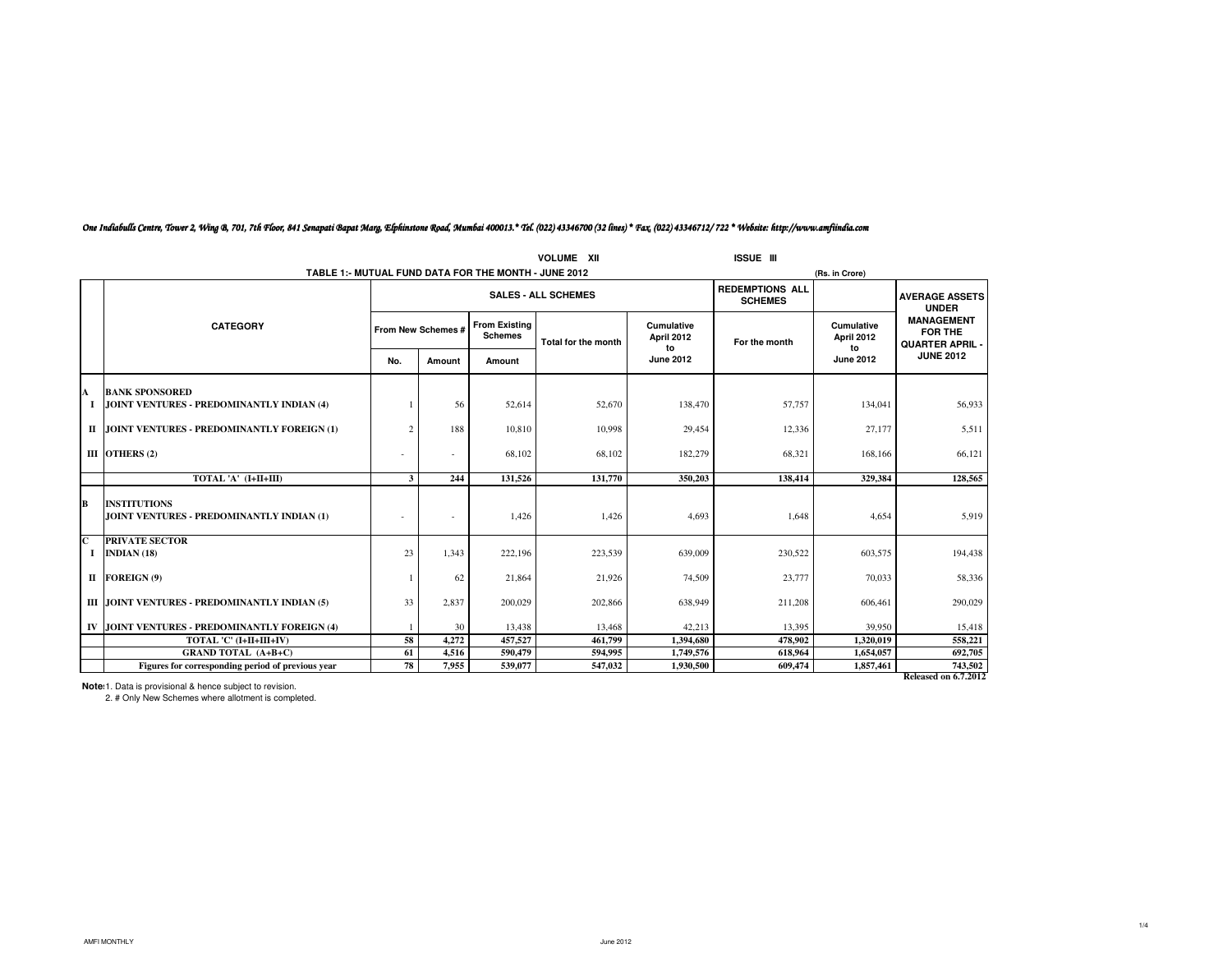## **TABLE 2:- SALES DURING THE MONTH OF JUNE 2012 - TYPE AND CATEGORY WISE2.1 \*NEW SCHEMES LAUNCHED (ALLOTMENT COMPLETED)**

(Rs. in Crore)

|                                |               | Open End                 |                      | <b>Close End</b> |               | <b>Interval Fund</b> |                      | <b>TOTAL</b> |
|--------------------------------|---------------|--------------------------|----------------------|------------------|---------------|----------------------|----------------------|--------------|
|                                | No.of Schemes | Amount                   | <b>No.of Schemes</b> | Amount           | No.of Schemes | Amount               | <b>No.of Schemes</b> | Amount       |
| <b>INCOME</b>                  |               | 317                      | 55                   | 4,070            | ٠             |                      | 58                   | 4,387        |
| <b>EQUITY</b>                  |               | 73                       |                      |                  |               |                      |                      | 73           |
| <b>BALANCED</b>                |               | 56                       |                      |                  |               |                      |                      | 56           |
| <b>LIQUID/MONEY MARKET</b>     |               |                          |                      |                  |               |                      |                      |              |
| <b>GILT</b>                    |               |                          |                      |                  |               |                      |                      |              |
| <b>IELSS - EQUITY</b>          |               |                          |                      |                  |               |                      |                      |              |
| <b>GOLD ETF</b>                |               | $\overline{\phantom{a}}$ |                      |                  |               |                      |                      |              |
| <b>OTHER ETFS</b>              |               |                          |                      |                  |               |                      |                      |              |
| <b>FUND OF FUNDS INVESTING</b> |               |                          |                      |                  | -             |                      |                      |              |
| <b>OVERSEAS</b>                |               |                          |                      |                  |               |                      |                      |              |
| <b>TOTAL</b>                   |               | 446                      | 55                   | 4,070            |               |                      | 61                   | 4,516        |

#### **\*NEW SCHEMES LAUNCHED : OPEN END INCOME : OPEN END EQUITY : OPEN END BALANCED :CLOSE END INCOME :Axis FTP - Series 24 (3Months); Birla Sun Life FTP Series FL, Series FM, Series FN, Series FO, Series FP and Series FQ, Short Term FMP Series 36; DSP BlackRock Dual Advantage Fund - Series 4 - 36M, DSP BlackRock FMP - Series 51 - 12M, Series 52 - 9M, Series 53 - 9M, Series 54 - 12M, Series 55 - 12M, Series 56 - 3M, Series 57 - 12M and Series 58 - 3M; DWS FMP Series 14 and Series 18; Edelweiss FMP Series 7 (91 Days); HDFC FMP 90D June 2012 (1) Series 22 and June 2012 (2) Series 22, 91D June 2012 (1) Series 22, 92D June 2012 (1) Series 22, 371D June 2012 (1) Series 22, 372D June 2012 (1) Series 22, June 2012 (2) Series 22 and June 2012 (3) Series 22, 1120D June 2012 (1) Series XX; ICICI Prudential Capital Protection Oriented Fund II - Series X - 36 Months Plan and Series XII - 12 Months Plan, ICICI Prudential FMP Series 63 - 3 Years Plan K, Series 64 - 180 Days Plan E and 274 Days Plan F; IDFC FMP 366 DS - 74, DS - 78 and DS - 79; Kotak FMP Series 88 and Series 89; L & T FMP - VI (May 371 D A) and (June 91 D A); Principal Pnb FMP Series B1; Reliance Fixed Horizon Fund XXII Series 8, Series 9, Series 10, Series 11 and Series 12; Religare FMP Series XV - Plan B (368 Days); Sundaram FTP - CU, CV and CW; Tata Capital Protection Oriented Fund - Series I, Tata FMP Series 40 Scheme B and Scheme F; Taurus FMP 369 Days Series U. Axis Banking Debt Fund; Baroda Pioneer Dynamic Bond Fund and BNP Paribas Income & Gold Fund.Baroda Pioneer Banking and Financial Services Fund and IIFL Dividend Opportunities Index Fund.Union KBC Asset Allocation Fund - Moderate Plan**

## **2.2 EXISTING SCHEMES**

|                                                    |                      | Open End | <b>Close End</b>     |                          | <b>Interval Fund</b>     |                          | <b>TOTAL</b>         |         |
|----------------------------------------------------|----------------------|----------|----------------------|--------------------------|--------------------------|--------------------------|----------------------|---------|
|                                                    | <b>No.of Schemes</b> | Amount   | <b>No.of Schemes</b> | Amount                   | No.of Schemes            | Amount                   | <b>No.of Schemes</b> | Amount  |
| <b>INCOME</b>                                      | 230                  | 62,828   | 435                  | .,453                    | 32                       | 275                      | 697                  | 64,556  |
| <b>EQUITY</b>                                      | 299                  | 2,869    |                      | $\overline{\phantom{0}}$ | ۰                        | $\overline{\phantom{0}}$ | 300                  | 2,869   |
| <b>BALANCED</b>                                    | 29                   | 295      |                      | ۰                        | -                        | -                        | 30                   | 295     |
| <b>LIQUID/MONEY MARKET</b>                         | 55                   | 521,910  |                      | ۰                        | $\sim$                   | <b>.</b>                 | 55                   | 521,910 |
| <b>IGILT</b>                                       | 42                   | 349      | ۰                    | $\overline{\phantom{a}}$ | ۰                        | <u>.</u>                 | 42                   | 349     |
| <b>IELSS - EQUITY</b>                              | 36                   | 115      | 13                   |                          |                          | <b>.</b>                 | 49                   | 115     |
| <b>GOLD ETF</b>                                    | 14                   | 212      |                      | $\overline{\phantom{a}}$ | $\sim$                   |                          | 14                   | 212     |
| <b>OTHER ETFS</b>                                  | 20                   | 126      |                      | $\overline{\phantom{a}}$ | $\overline{\phantom{a}}$ | <b>.</b>                 | 20                   | 126     |
| <b>IFUND OF FUNDS INVESTING</b><br><b>OVERSEAS</b> | 20                   | 47       | -                    | $\overline{\phantom{a}}$ | $\overline{\phantom{0}}$ | $\overline{\phantom{a}}$ | 20                   | 47      |
| <b>TOTAL</b>                                       | 745                  | 588,751  | 450                  | 1,453                    | 32                       | 275                      | 1227                 | 590,479 |

Notes:The change in number of existing schemes is because of the maturity and reclassification of some of the existing schemes.

^ Amount mobilised by new plans launched under existing scheme.

## **2.3 TOTAL OF ALL SCHEMES**

|                                |                      | Open End | <b>Close End</b>         |        | <b>Interval Fund</b>     |                          | <b>TOTAL</b>         |         |
|--------------------------------|----------------------|----------|--------------------------|--------|--------------------------|--------------------------|----------------------|---------|
|                                | <b>No.of Schemes</b> | Amount   | <b>No.of Schemes</b>     | Amount | <b>No.of Schemes</b>     | Amount                   | <b>No.of Schemes</b> | Amount  |
| <b>INCOME</b>                  | 233                  | 63.145   | 490                      | 5,523  | 32                       | 275                      | 755                  | 68,943  |
| <b>EQUITY</b>                  | 301                  | 2.942    |                          | -      | $\sim$                   | $\sim$                   | 302                  | 2,942   |
| <b>BALANCED</b>                | 30                   | 351      |                          |        |                          | -                        | 31                   | 351     |
| <b>LIQUID/MONEY MARKET</b>     | 55                   | 521,910  |                          | -      | -                        | -                        | 55                   | 521,910 |
| <b>GILT</b>                    | 42                   | 349      |                          | -      | -                        | -                        | 42                   | 349     |
| <b>ELSS - EQUITY</b>           | 36                   | 115      | 13                       | -      | $\overline{\phantom{0}}$ | $\overline{\phantom{a}}$ | 49                   | 115     |
| <b>GOLD ETF</b>                | 14                   | 212      |                          |        |                          | -                        | 14                   | 212     |
| <b>OTHER ETFS</b>              | 20                   | 126      |                          | -      | -                        | -                        | 20                   | 126     |
| <b>FUND OF FUNDS INVESTING</b> | 20                   | 47       | $\overline{\phantom{a}}$ | -      | $\overline{\phantom{a}}$ | $\overline{\phantom{a}}$ | 20                   | 47      |
| <b>OVERSEAS</b>                |                      |          |                          |        |                          |                          |                      |         |
| <b>TOTAL</b>                   | 751                  | 589,197  | 505                      | 5,523  | 32                       | 275                      | 1,288                | 594,995 |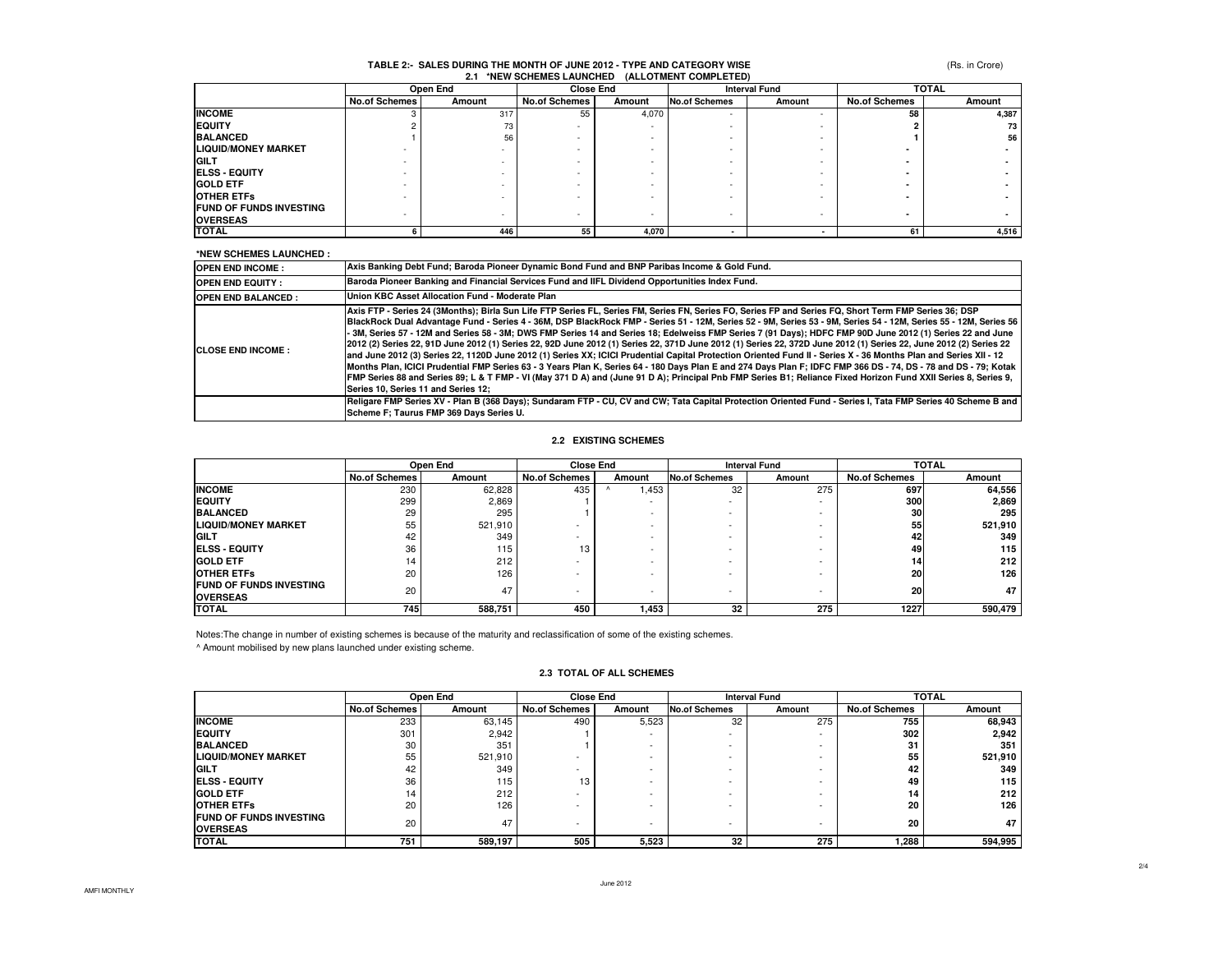## **Table 3:-**

# **REDEMPTIONS / REPURCHASES DURING THE MONTH OF JUNE 2012**

|                                                   | <b>CATEGORY &amp; TYPE WISE</b><br>(Rs. in Crore) |                  |                      |              |                                         |                                                                       |                                                                        |  |  |  |
|---------------------------------------------------|---------------------------------------------------|------------------|----------------------|--------------|-----------------------------------------|-----------------------------------------------------------------------|------------------------------------------------------------------------|--|--|--|
|                                                   | Open End                                          | <b>Close End</b> | <b>Interval Fund</b> | <b>TOTAL</b> | Net Inflow / (Outflow)<br>For the Month | Net Inflow / (Outflow)<br>For the Year to Date<br><b>Current Year</b> | Net Inflow / (Outflow)<br>For the Year to Date<br><b>Previous Year</b> |  |  |  |
| <b>INCOME</b>                                     | 54,204                                            | 11,432           | 1,740                | 67,376       | 1,567                                   | 21,021                                                                | 10,186                                                                 |  |  |  |
| <b>EQUITY</b>                                     | 3,103                                             | 25               |                      | 3,128        | (186)                                   | (135)                                                                 | 490                                                                    |  |  |  |
| <b>BALANCED</b>                                   | 332                                               |                  |                      | 332          | 19                                      | 57                                                                    | 320                                                                    |  |  |  |
| <b>LIQUID/MONEY MARKET</b>                        | 547,038                                           | $\sim$           |                      | 547,038      | (25, 128)                               | 75,676                                                                | 61,822                                                                 |  |  |  |
| <b>GILT</b>                                       | 234                                               |                  |                      | 234          | 115                                     | (486)                                                                 | (279)                                                                  |  |  |  |
| <b>ELSS - EQUITY</b>                              | 196                                               | 19               |                      | 215          | (100)                                   | (346)                                                                 | (437)                                                                  |  |  |  |
| <b>GOLD ETFS</b>                                  | 439                                               |                  |                      | 439          | (227)                                   | (218)                                                                 | 942                                                                    |  |  |  |
| <b>OTHER ETFS</b>                                 | 111                                               | $\sim$           |                      | 111          | 15                                      | (4)                                                                   | (331)                                                                  |  |  |  |
| <b>FUND OF FUNDS</b><br><b>INVESTING OVERSEAS</b> | 91                                                | $\sim$           | ٠                    | 91           | (44)                                    | (46)                                                                  | 326                                                                    |  |  |  |
| <b>TOTAL</b>                                      | 605,748                                           | 11,476           | 1,740                | 618,964      | (23,969)                                | 95,519                                                                | 73,039                                                                 |  |  |  |

**Table 4:-**

# **ASSETS UNDER MANAGEMENT AS ON JUNE 30, 2012CATEGORY & TYPE WISE** (Rs. in Crore)

|                                                   | Open End | <b>Close End</b> | <b>Interval Fund</b> | <b>TOTAL</b> | % to Total |
|---------------------------------------------------|----------|------------------|----------------------|--------------|------------|
| <b>INCOME</b>                                     | 188,811  | 121.702          | 6,222                | 316,735      | 46         |
| <b>EQUITY</b>                                     | 156,387  | 2                | ۰                    | 156,389      | 23         |
| <b>BALANCED</b>                                   | 16.219   | 12               | ۰                    | 16,231       |            |
| <b>LIQUID/MONEY MARKET</b>                        | 158,853  | ۰                | ۰                    | 158,853      | 23         |
| <b>IGILT</b>                                      | 3,266    | ۰                |                      | 3,266        |            |
| <b>ELSS - EQUITY</b>                              | 20,828   | 2.401            |                      | 23,229       |            |
| <b>GOLD ETF</b>                                   | 10,086   | ۰                |                      | 10,086       |            |
| <b>OTHER ETFS</b>                                 | 1,603    | ۰                | ۰                    | 1,603        | @          |
| <b>FUND OF FUNDS</b><br><b>INVESTING OVERSEAS</b> | 2,433    | ۰                | ۰                    | 2,433        | @          |
| <b>TOTAL</b>                                      | 558,486  | 124,117          | 6,222                | 688,825      | 100        |

**@ Less than 1 %.**

# Table 5:- DATA ON FUND OF FUNDS (DOMESTIC) - JUNE 2012 (Rs. In Crore)

|                      | No. of Schemes | <b>Sales</b> | Redemption | Assets under<br><b>Management</b><br>as on<br>June 30, 2012 | Average Assets under<br><b>Management for the</b><br>Month |
|----------------------|----------------|--------------|------------|-------------------------------------------------------------|------------------------------------------------------------|
| <b>Fund of Funds</b> | $***$<br>38    | 263          | 281        | 6,329                                                       | 6,303                                                      |

# **Note :**

Fund of Funds is a scheme wherein the assets are invested in the existing schemes of mutual funds and hence,

the figures indicated herein are included in tables 1 to 4. Data on fund of funds is given for information only.

\*\* Includes NFO - Canara Robeco Gold Savings Fund